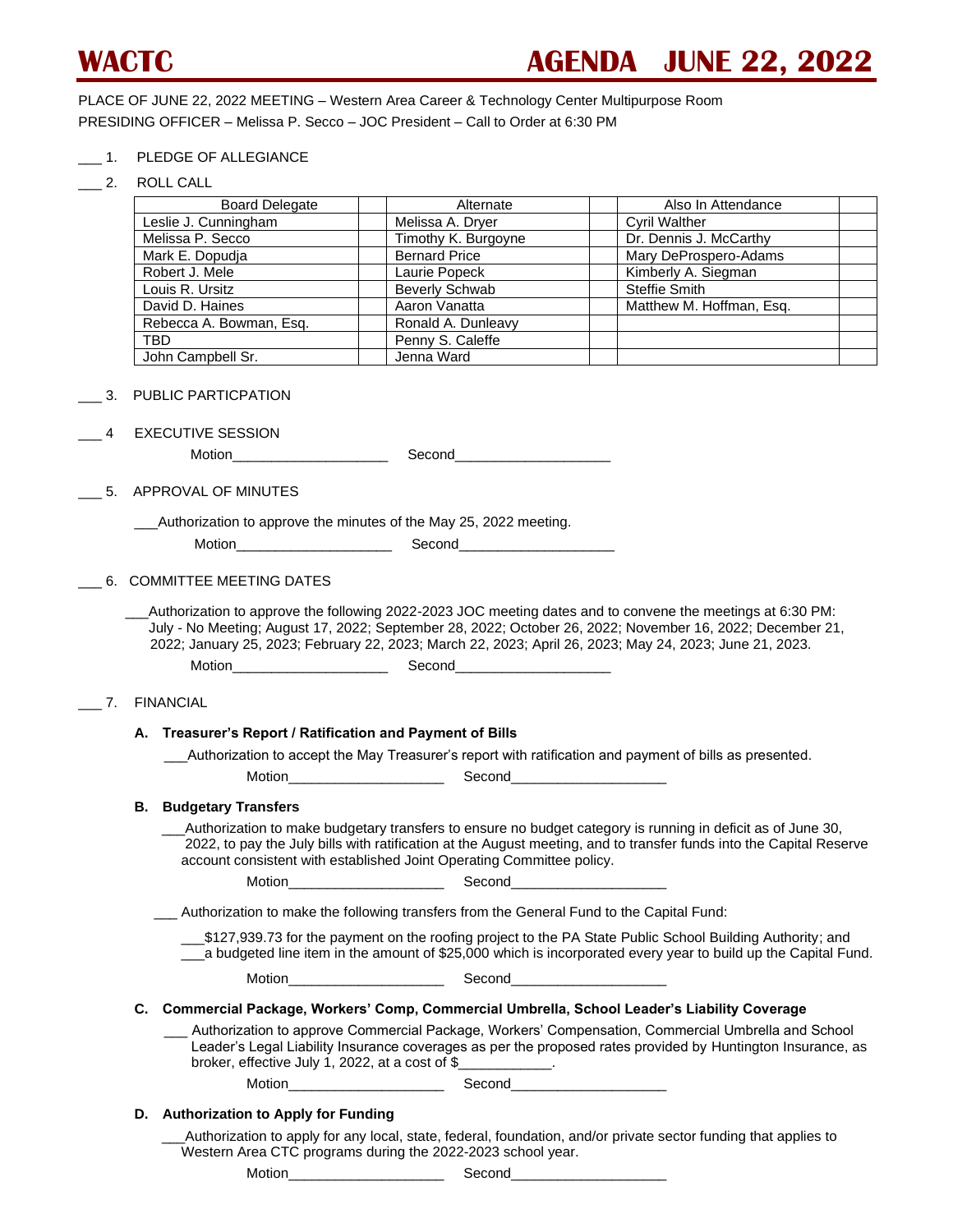| 8.  | COLLISION REPAIR SPRAY BOOTH                                        |                                                                                                                                                                                                                                |  |                                                                                                                                                                                                                                |  |  |
|-----|---------------------------------------------------------------------|--------------------------------------------------------------------------------------------------------------------------------------------------------------------------------------------------------------------------------|--|--------------------------------------------------------------------------------------------------------------------------------------------------------------------------------------------------------------------------------|--|--|
|     |                                                                     | Supply & Equipment for the Collision Repair program spray guns.                                                                                                                                                                |  | Authorization to approve the Redevelopment Authority of Washington County payment of \$5,166.70 to Painters                                                                                                                    |  |  |
|     |                                                                     | Motion _______________________                                                                                                                                                                                                 |  | Second _______________________                                                                                                                                                                                                 |  |  |
| 9.  | TITLE IX, TITLE VI, SECTION 504, ADA, SAFETY & SECURITY COORDINATOR |                                                                                                                                                                                                                                |  |                                                                                                                                                                                                                                |  |  |
|     |                                                                     | & Security Coordinator for the 2022-2023 school year.                                                                                                                                                                          |  | Authorization to name the Western Area CTC Executive Director as Title IX, Title VI, Section 504, ADA, and Safety                                                                                                              |  |  |
|     |                                                                     | Motion <b>Exercise Service Service</b> Service Service Service Service Service Service Service Service Service Service                                                                                                         |  | Second <b>Second</b>                                                                                                                                                                                                           |  |  |
|     | 10. SELECTION OF TREASURER FOR THE 2022-2023 SCHOOL YEAR            |                                                                                                                                                                                                                                |  |                                                                                                                                                                                                                                |  |  |
|     |                                                                     | the Public School Code.                                                                                                                                                                                                        |  | _Authorization to open nominations and elect a Treasurer to serve one year beginning July 1, 2022, pursuant to                                                                                                                 |  |  |
|     |                                                                     |                                                                                                                                                                                                                                |  |                                                                                                                                                                                                                                |  |  |
| .11 |                                                                     | <b>STUDENT SERVICES</b>                                                                                                                                                                                                        |  |                                                                                                                                                                                                                                |  |  |
|     |                                                                     | basis to be paid minimum wage.                                                                                                                                                                                                 |  | Authorization to employ Cooperative Education students during the 2022-2023 school year on an as-needed                                                                                                                        |  |  |
|     |                                                                     | Motion Second Second Second Second Second Second Second Second Second Second Second Second Second Second Second Second Second Second Second Second Second Second Second Second Second Second Second Second Second Second Secon |  |                                                                                                                                                                                                                                |  |  |
|     |                                                                     | 12. PERSONNEL                                                                                                                                                                                                                  |  |                                                                                                                                                                                                                                |  |  |
|     |                                                                     | A. Practical Nursing                                                                                                                                                                                                           |  |                                                                                                                                                                                                                                |  |  |
|     |                                                                     | program clinical instructor due to health issues.                                                                                                                                                                              |  | Authorization to rescind the May 25 <sup>th</sup> action to employ Melissa Patterson as a part-time Practical Nursing                                                                                                          |  |  |
|     |                                                                     | Motion <b>Executive Service Service Service</b> Service Service Service Service Service Service Service Service Service                                                                                                        |  | Second <b>Second Second Second</b>                                                                                                                                                                                             |  |  |
|     |                                                                     | \$30.50 per hour effective July 1, 2022.                                                                                                                                                                                       |  | Authorization to hire Matuh Awunti as a part-time Practical Nursing program clinical instructor to be paid                                                                                                                     |  |  |
|     |                                                                     |                                                                                                                                                                                                                                |  |                                                                                                                                                                                                                                |  |  |
|     |                                                                     | August 1, 2022.                                                                                                                                                                                                                |  | Authorization to hire Faith M. Morelli as the Practical Nursing Program Administrator, a full-time, 204-day<br>position which includes 10 clinical days, at a prorated salary of \$54,923, with no benefits, to be effective   |  |  |
|     |                                                                     |                                                                                                                                                                                                                                |  | Motion Second Second Second Second Second Second Second Second Second Second Second Second Second Second Second Second Second Second Second Second Second Second Second Second Second Second Second Second Second Second Secon |  |  |
|     | В.                                                                  | <b>Employee Resignations</b>                                                                                                                                                                                                   |  |                                                                                                                                                                                                                                |  |  |
|     |                                                                     | Motion                                                                                                                                                                                                                         |  | Authorization to accept the resignation of HVAC instructor Charles E. Wike V effective June 10, 2022.<br>Second<br>the control of the control of the control of                                                                |  |  |
|     |                                                                     |                                                                                                                                                                                                                                |  | Authorization to accept the resignation of Auto Mechanics instructor Scott J. Miller, effective June 15, 2022.                                                                                                                 |  |  |
|     |                                                                     | Motion_________________________                                                                                                                                                                                                |  | Second                                                                                                                                                                                                                         |  |  |
|     |                                                                     |                                                                                                                                                                                                                                |  | Authorization to accept the resignation of Adult Ed Coordinator Joshua Layton effective June 17, 2022.                                                                                                                         |  |  |
|     |                                                                     | Motion________________________                                                                                                                                                                                                 |  | Second_____________________                                                                                                                                                                                                    |  |  |
|     | C.                                                                  | <b>Custodial/Maintenance</b>                                                                                                                                                                                                   |  |                                                                                                                                                                                                                                |  |  |
|     |                                                                     |                                                                                                                                                                                                                                |  | Authorization to hire Robert W. Phillips as a full-time custodial/maintenance worker at \$16.50 per hour with<br>benefits, effective July 11, 2022, contingent upon satisfactory fulfillment of employment requirements.       |  |  |
|     |                                                                     |                                                                                                                                                                                                                                |  |                                                                                                                                                                                                                                |  |  |
|     |                                                                     | D. HVAC Instructor                                                                                                                                                                                                             |  | Authorization to hire Robert T. Rossell as a full-time HVAC instructor at Step 16, Class II, effective August 12,                                                                                                              |  |  |
|     |                                                                     |                                                                                                                                                                                                                                |  | 2022, at a base salary of \$62,384 with benefits, contingent upon fulfillment of employment requirements.                                                                                                                      |  |  |
|     |                                                                     |                                                                                                                                                                                                                                |  |                                                                                                                                                                                                                                |  |  |
|     | Е.                                                                  | <b>Secondary Welding Program</b>                                                                                                                                                                                               |  |                                                                                                                                                                                                                                |  |  |
|     |                                                                     |                                                                                                                                                                                                                                |  | Authorization to pay Victor Cleveland \$30 per hour to instruct the 40-hour welding program for Western Area<br>secondary students from June 13 - July 13, 2022. (No classes the week of July $4th$ .)                         |  |  |
|     |                                                                     | Motion________________________                                                                                                                                                                                                 |  | Second_______________________                                                                                                                                                                                                  |  |  |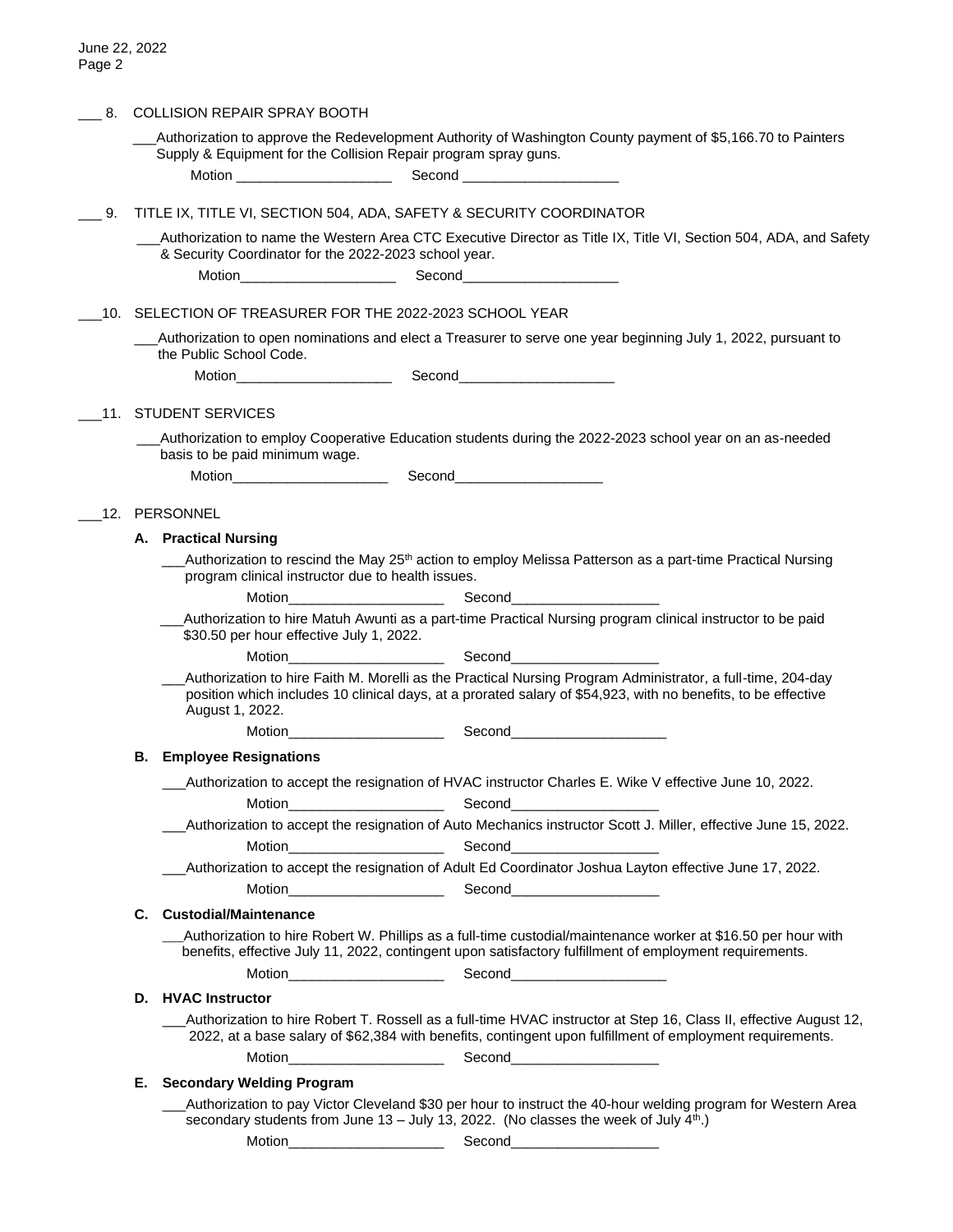|                                          | F.<br><b>CDL Instructor</b>                                                                                                                                                                                                                                                                                                                                                                                                                                                                                                                                                                                                                                                                                                                                                                                                                                                                                                                                     |                                                              |                                               |  |  |  |
|------------------------------------------|-----------------------------------------------------------------------------------------------------------------------------------------------------------------------------------------------------------------------------------------------------------------------------------------------------------------------------------------------------------------------------------------------------------------------------------------------------------------------------------------------------------------------------------------------------------------------------------------------------------------------------------------------------------------------------------------------------------------------------------------------------------------------------------------------------------------------------------------------------------------------------------------------------------------------------------------------------------------|--------------------------------------------------------------|-----------------------------------------------|--|--|--|
|                                          | Authorization to hire Andrew Popich as a CDL instructor to be paid \$30 per hour with single benefits, effective<br>July 1, 2022, contingent upon fulfillment of employment requirements.                                                                                                                                                                                                                                                                                                                                                                                                                                                                                                                                                                                                                                                                                                                                                                       |                                                              |                                               |  |  |  |
|                                          |                                                                                                                                                                                                                                                                                                                                                                                                                                                                                                                                                                                                                                                                                                                                                                                                                                                                                                                                                                 |                                                              |                                               |  |  |  |
|                                          | 13. JOB DESCRIPTION                                                                                                                                                                                                                                                                                                                                                                                                                                                                                                                                                                                                                                                                                                                                                                                                                                                                                                                                             |                                                              |                                               |  |  |  |
|                                          | _Authorization to approve the updated Perkins Coordinator/Career Counselor job description as presented.                                                                                                                                                                                                                                                                                                                                                                                                                                                                                                                                                                                                                                                                                                                                                                                                                                                        |                                                              |                                               |  |  |  |
|                                          | Motion______________________                                                                                                                                                                                                                                                                                                                                                                                                                                                                                                                                                                                                                                                                                                                                                                                                                                                                                                                                    | Second______________________                                 |                                               |  |  |  |
|                                          | 14. TEMPORARY PROVISION OF INSTRUCTION RESOLUTION                                                                                                                                                                                                                                                                                                                                                                                                                                                                                                                                                                                                                                                                                                                                                                                                                                                                                                               |                                                              |                                               |  |  |  |
|                                          | _Authorization to approve the Temporary Provision of Instruction Resolution as presented.                                                                                                                                                                                                                                                                                                                                                                                                                                                                                                                                                                                                                                                                                                                                                                                                                                                                       |                                                              |                                               |  |  |  |
|                                          |                                                                                                                                                                                                                                                                                                                                                                                                                                                                                                                                                                                                                                                                                                                                                                                                                                                                                                                                                                 |                                                              |                                               |  |  |  |
|                                          | 15. EMERGENCY INSTRUCTIONAL TIME TEMPLATE                                                                                                                                                                                                                                                                                                                                                                                                                                                                                                                                                                                                                                                                                                                                                                                                                                                                                                                       |                                                              |                                               |  |  |  |
|                                          | _Authorization to approve the attached PDE 2022-2023 Emergency Instructional Time Template.                                                                                                                                                                                                                                                                                                                                                                                                                                                                                                                                                                                                                                                                                                                                                                                                                                                                     |                                                              |                                               |  |  |  |
|                                          | Motion________________________                                                                                                                                                                                                                                                                                                                                                                                                                                                                                                                                                                                                                                                                                                                                                                                                                                                                                                                                  | Second_______________________                                |                                               |  |  |  |
| 16. SAFETY AND SECURITY PRACTICES REPORT |                                                                                                                                                                                                                                                                                                                                                                                                                                                                                                                                                                                                                                                                                                                                                                                                                                                                                                                                                                 |                                                              |                                               |  |  |  |
|                                          | _Authorization to approve the Safety and Security Practices Report as presented.                                                                                                                                                                                                                                                                                                                                                                                                                                                                                                                                                                                                                                                                                                                                                                                                                                                                                |                                                              |                                               |  |  |  |
|                                          |                                                                                                                                                                                                                                                                                                                                                                                                                                                                                                                                                                                                                                                                                                                                                                                                                                                                                                                                                                 |                                                              |                                               |  |  |  |
|                                          | 17. ARTICULATION AGREEMENT                                                                                                                                                                                                                                                                                                                                                                                                                                                                                                                                                                                                                                                                                                                                                                                                                                                                                                                                      |                                                              |                                               |  |  |  |
|                                          | Authorization to approve the attached articulation agreement with Laurel Business Institute to benefit the                                                                                                                                                                                                                                                                                                                                                                                                                                                                                                                                                                                                                                                                                                                                                                                                                                                      |                                                              |                                               |  |  |  |
|                                          | Emergency Medical Services (EMT/Paramedic) program, CIP Code 51.0904.                                                                                                                                                                                                                                                                                                                                                                                                                                                                                                                                                                                                                                                                                                                                                                                                                                                                                           |                                                              |                                               |  |  |  |
|                                          |                                                                                                                                                                                                                                                                                                                                                                                                                                                                                                                                                                                                                                                                                                                                                                                                                                                                                                                                                                 |                                                              |                                               |  |  |  |
|                                          | 18. CONFERENCE REQUEST                                                                                                                                                                                                                                                                                                                                                                                                                                                                                                                                                                                                                                                                                                                                                                                                                                                                                                                                          |                                                              |                                               |  |  |  |
|                                          | Authorization to approve the following request.                                                                                                                                                                                                                                                                                                                                                                                                                                                                                                                                                                                                                                                                                                                                                                                                                                                                                                                 |                                                              |                                               |  |  |  |
|                                          | <b>Requested Activity</b>                                                                                                                                                                                                                                                                                                                                                                                                                                                                                                                                                                                                                                                                                                                                                                                                                                                                                                                                       | <b>Approximate Cost</b>                                      |                                               |  |  |  |
|                                          | July 26-28 - Dr. Dennis J. McCarthy, James Purtell,<br>and Randy Reed to PACTA Summer Leadership<br>Conference at State College                                                                                                                                                                                                                                                                                                                                                                                                                                                                                                                                                                                                                                                                                                                                                                                                                                 | Transportation: \$204/Person<br>Lodging: \$357.54/Per Person | Registration: \$225/Person<br>Meals: \$50/Day |  |  |  |
|                                          | Motion <b>Executive Service Service Service</b> Service Service Service Service Service Service Service Service Service<br>Second                                                                                                                                                                                                                                                                                                                                                                                                                                                                                                                                                                                                                                                                                                                                                                                                                               |                                                              |                                               |  |  |  |
|                                          | __19. PROGRAM CURTAILMENT                                                                                                                                                                                                                                                                                                                                                                                                                                                                                                                                                                                                                                                                                                                                                                                                                                                                                                                                       |                                                              |                                               |  |  |  |
|                                          | A. Authorization to rescind the May 25, 2022, motion approving the resolution for the curtailment and<br>elimination of the Emergency & Protective Services program and program instructor position due to a decline in<br>enrollment.                                                                                                                                                                                                                                                                                                                                                                                                                                                                                                                                                                                                                                                                                                                          |                                                              |                                               |  |  |  |
|                                          | Motion <b>Executive Service Service Service</b> Service Service Service Service Service Service Service Service Service                                                                                                                                                                                                                                                                                                                                                                                                                                                                                                                                                                                                                                                                                                                                                                                                                                         | Second <b>Executive Second</b>                               |                                               |  |  |  |
|                                          | B. Authorization to adopt the following resolution for the curtailment of the Protective Services program and<br>program instructor position effective upon the conclusion of the 2023-2024 school year:                                                                                                                                                                                                                                                                                                                                                                                                                                                                                                                                                                                                                                                                                                                                                        |                                                              |                                               |  |  |  |
|                                          | "The Joint Operating Committee concurs with the recommendation of the Superintendent of Record for the<br>curtailment and elimination of the Emergency & Protective Services program and the elimination of the<br>program instructor position effective upon the conclusion of the 2023-2024 school year to conform to standards<br>of organization required by law or recommended by the Pennsylvania Department of Education. The Joint<br>Operating Committee hereby directs the Superintendent of Record to notify the Pennsylvania Department of<br>Education in accordance with Section 1124(a)(2) of the Public School Code of the curtailment of the<br>Emergency & Protective Services program. The Joint Operating Committee further approves the furlough or<br>non-renewal of the affected employee on the basis of the curtailment of the Emergency & Protective Services<br>program effective upon the conclusion of the 2023-2024 school year." |                                                              |                                               |  |  |  |
|                                          | Motion___________________________                                                                                                                                                                                                                                                                                                                                                                                                                                                                                                                                                                                                                                                                                                                                                                                                                                                                                                                               | Second_______________________                                |                                               |  |  |  |
| 20.                                      | TECHNICAL ASSISTANCE PROGRAM                                                                                                                                                                                                                                                                                                                                                                                                                                                                                                                                                                                                                                                                                                                                                                                                                                                                                                                                    |                                                              |                                               |  |  |  |
|                                          | Authorization to enter into a Memorandum of Understanding with the Bureau of Career & Technical Education for<br>participation in the BCTE Technical Assistance Program for the 2022-2023 school year.                                                                                                                                                                                                                                                                                                                                                                                                                                                                                                                                                                                                                                                                                                                                                          |                                                              |                                               |  |  |  |
|                                          | M <sub>offon</sub><br>Cooped                                                                                                                                                                                                                                                                                                                                                                                                                                                                                                                                                                                                                                                                                                                                                                                                                                                                                                                                    |                                                              |                                               |  |  |  |

Motion\_\_\_\_\_\_\_\_\_\_\_\_\_\_\_\_\_\_\_\_ Second\_\_\_\_\_\_\_\_\_\_\_\_\_\_\_\_\_\_\_\_